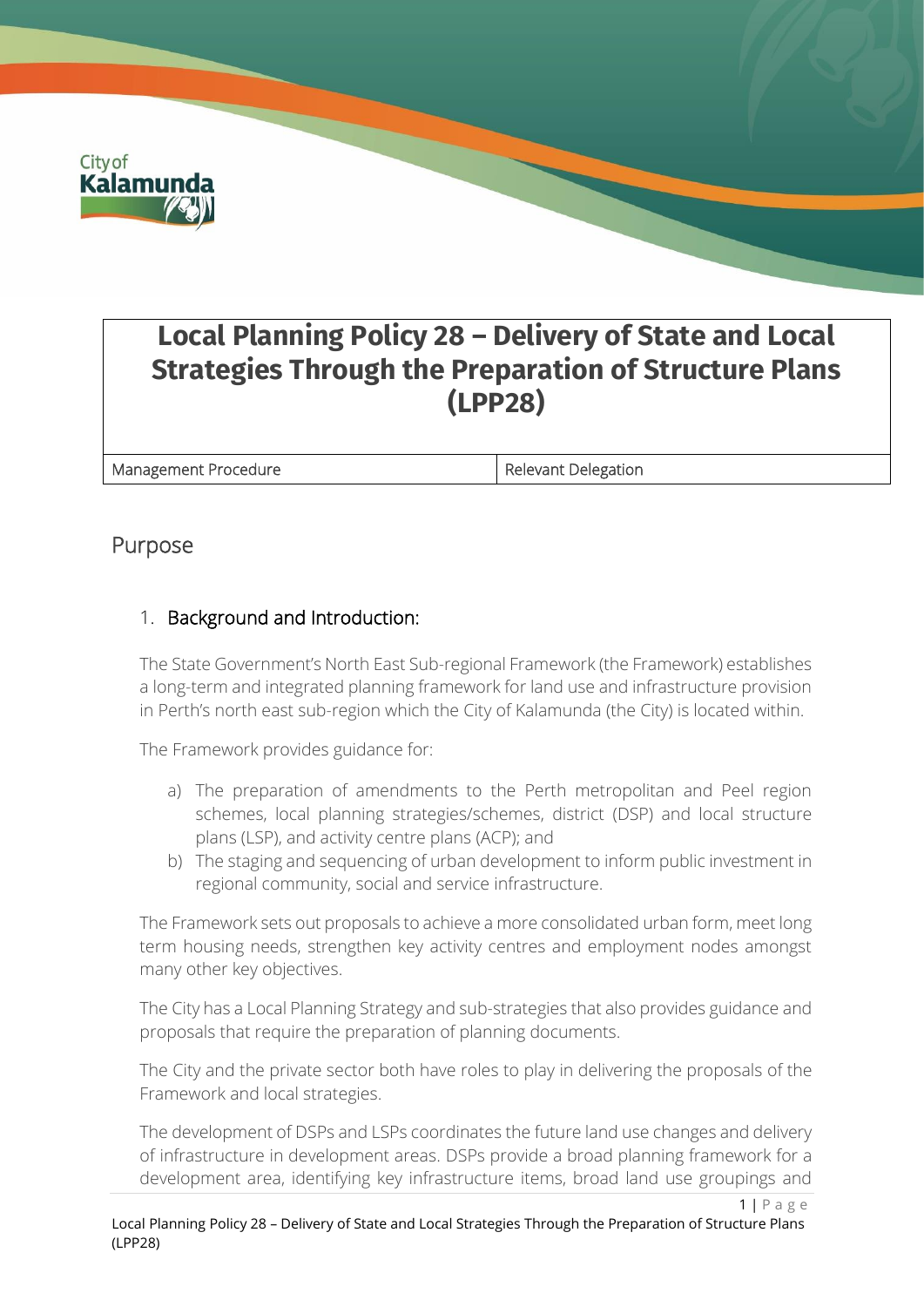

establishes the key development principles and objectives of the area. LSPs may be guided by DSPs and are more detailed plans that define the specific land use identifications of the area, public open space network and infrastructure requirements as well as other matters. LSPs are usually prepared by the private sector and are a precursor to the physical subdivision and development process. LSPs are generally prepared closer to implementation to ensure currency and a direct link between planning and delivery.

Land development is not a core function of the City and LSPs require an understanding of the implementation of the area through to land development to assist with detailed infrastructure delivery including:

- 1. Sewer;
- 2. Reticulated Water
- 3. Electricity
- 4. Gas
- 5. Roads
- 6. Public Open Space
- 7. Community Facilities
- 8. Schools

The City has, historically, prepared a number of structure plans in areas of fragmented landownership. These structure plans were prepared having regard for the circumstances of the respective areas including external influencing factors such as key State Government infrastructure projects including Gateway WA, the Airport Railway Line and the nature of fragmented landownership within the areas. The City has, in the past and in certain areas, recognised the benefits of initiating structure planning within the City. The benefits include but are not limited to; balancing a fair and equitable plan for all affected landowners consistent with State Planning Policies, investing early in establishing a planning framework that might otherwise not have begun due to fragmented land parcels and the opportunity to guide a planning framework that is fitting with the City and community's vision. Notwithstanding this Policy, the City and Council will continue to assess its role in the preparation of structure plans on a case-by-case basis.

## 2. Application of the Policy:

The Policy will guide Council, the City's officers and external stakeholders identifying the City's responsibilities for the preparation of structure plans in order to achieve the implementation of the Framework and the information required to be submitted with a planning proposal.

#### 3. Statutory Requirements:

This Policy has been prepared under and in accordance with Schedule 2 of the Planning and Development (Local Planning Scheme) Regulations 2015 (the Regulations).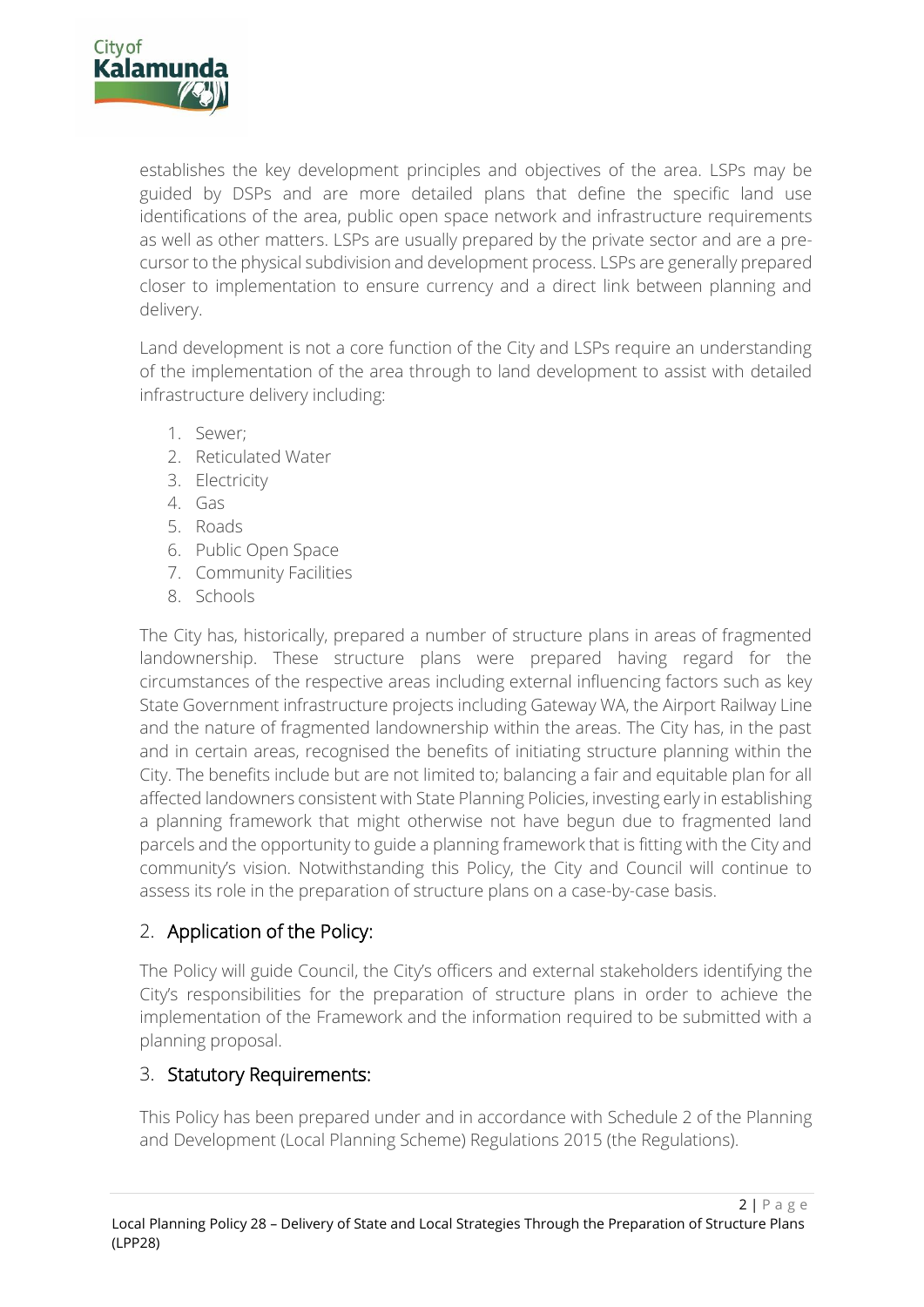

#### a) Relationship to Local Planning Scheme No.3:

This Policy is a local planning policy prepared and adopted pursuant to Part 2 of the Scheme.

If there is a conflict between this Policy and the Scheme, then the Scheme shall prevail.

#### 4. Policy Objectives:

The primary objectives of this Policy are to:

- a) Guide the City's implementation of the State Government's North East Subregional Framework and the City's Planning Strategies.
- b) Determine the City's responsibilities for the preparation of District Structure Plans, Local Structure Plans, Activity Centre Plans and Precinct Plans.
- c) Provide the community, stakeholders and businesses with a clear understanding of the City's responsibilities for the future planning of the City's diverse suburbs, districts, activity centres and neighbourhoods.
- d) Provide guidance on the information required to be submitted as part of a planning proposal.

# Policy Statement:

#### 1. District Structure Plans

The City may be responsible for the preparation of DSPs subject to:

- a) The location of the DSP area being identified within a City Strategy or the Framework.
- b) Preliminary community engagement indicating that there is general consensus on the vision for the area and need for the City to progress a DSP.
- c) A Council decision is made to support the preparation of the DSP.
- d) There is sufficient budget made available for the preparation of the DSP.
- e) The cost of the preparation of the DSP and associated technical studies may be recouped through a future development contribution plan or other acceptable recuperation method.

Information required and tasks to be completed at the DSP stage is provided in Appendix 1 – Schedule of Planning Requirements.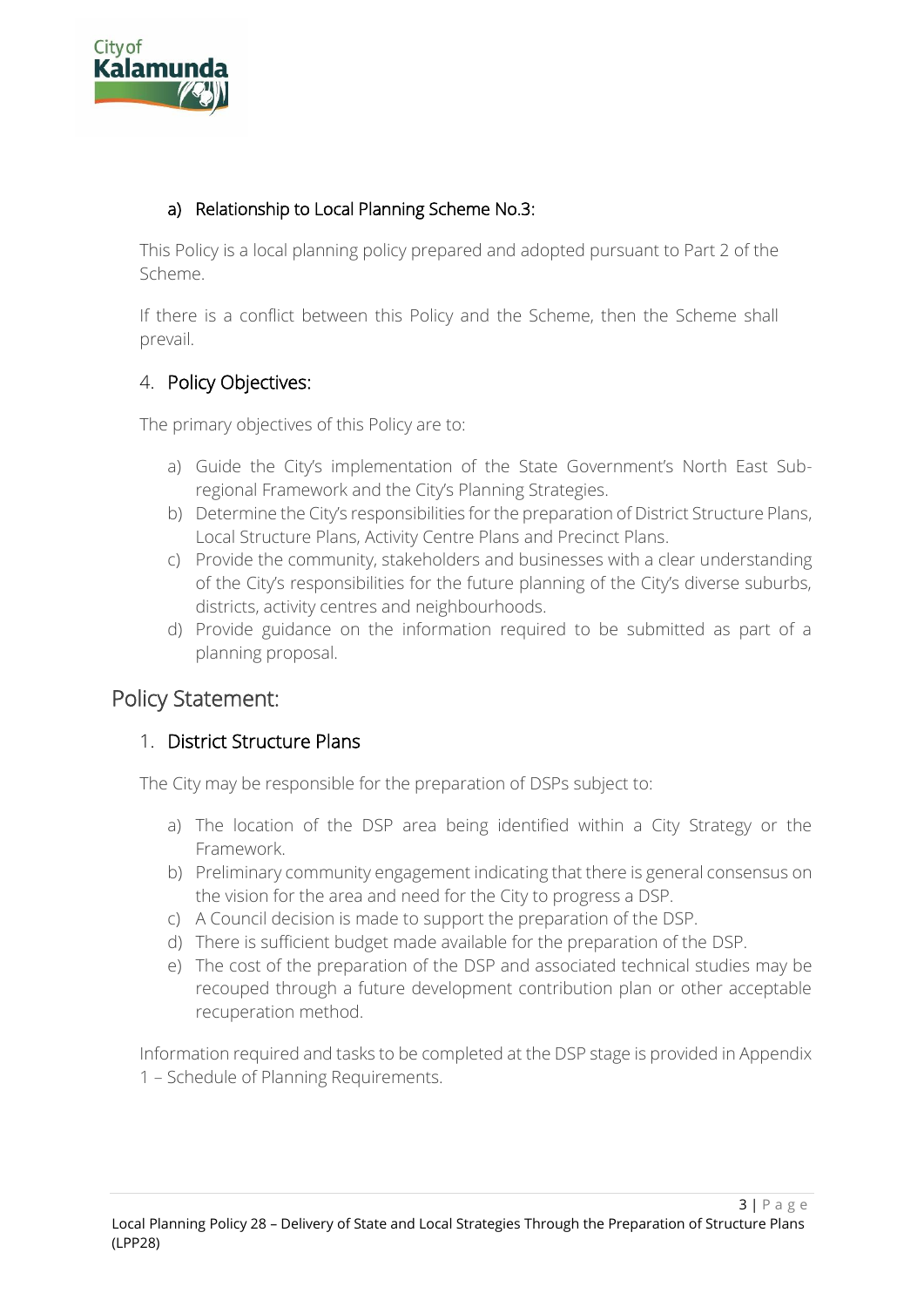

#### 2. Local Structure Plans

The City will, generally, not be responsible for the preparation of LSPs. The City's role in the preparation of LSPs is to be as a regulator rather than the proponent. That is, to assess LSPs submitted to the City by applicants.

LSPs are, generally, to be prepared by the private sector and are a pre-cursor to development. The City will only prepare LSPs in exceptional circumstances where they are endorsed by Council, or where the City owns freehold land within an identifed Structure Plan area.

Where there has been a DSP prepared, the LSP is to be consistent with the broad land uses, development principles, objectives and requirements set out by the DSP. The City, during the assessment process, is to be responsible for ensuring that LSPs prepared are consistent with the broad land uses, development principles, objectives and requirements set out by a DSP. Where a DSP has not been prepared, the City is to ensure any LSP is consistent with any strategic planning the City has undertaken and measures are put in place to achieve the following:

- a) Environmental values are appropriately protected;
- b) Public Open Space requirements are met (where relevant);
- c) Community facilities are identified where appropriate to cater for the community's needs (where relevant);
- d) Commercial land is identified where appropriate to cater for the community's needs (where relevant); and
- e) The Movement Network can cater for any additional traffic and does not adversely affect the broader movement network.

Information required and tasks to be completed at the LSP stage are provided in Appendix 1 – Schedule of Planning Requirements.

## 3. Activity Centre Plans / Precinct Plans

The City may prepare ACPs / Precinct Plans if the following criteria is met:

- a) The location of the ACP / Precinct Plan is either identified within a City Strategy, is a District Activity Centre under State Planning Policy or is appropriately identified within the Framework.
- b) A Council decision is made to support the preparation of the ACP / Precinct Plan.
- c) The City owns freehold land within an ACP / Precinct Plan area.
- d) There are sufficient budget funds made available for the preparation of the ACP / Precinct Plan.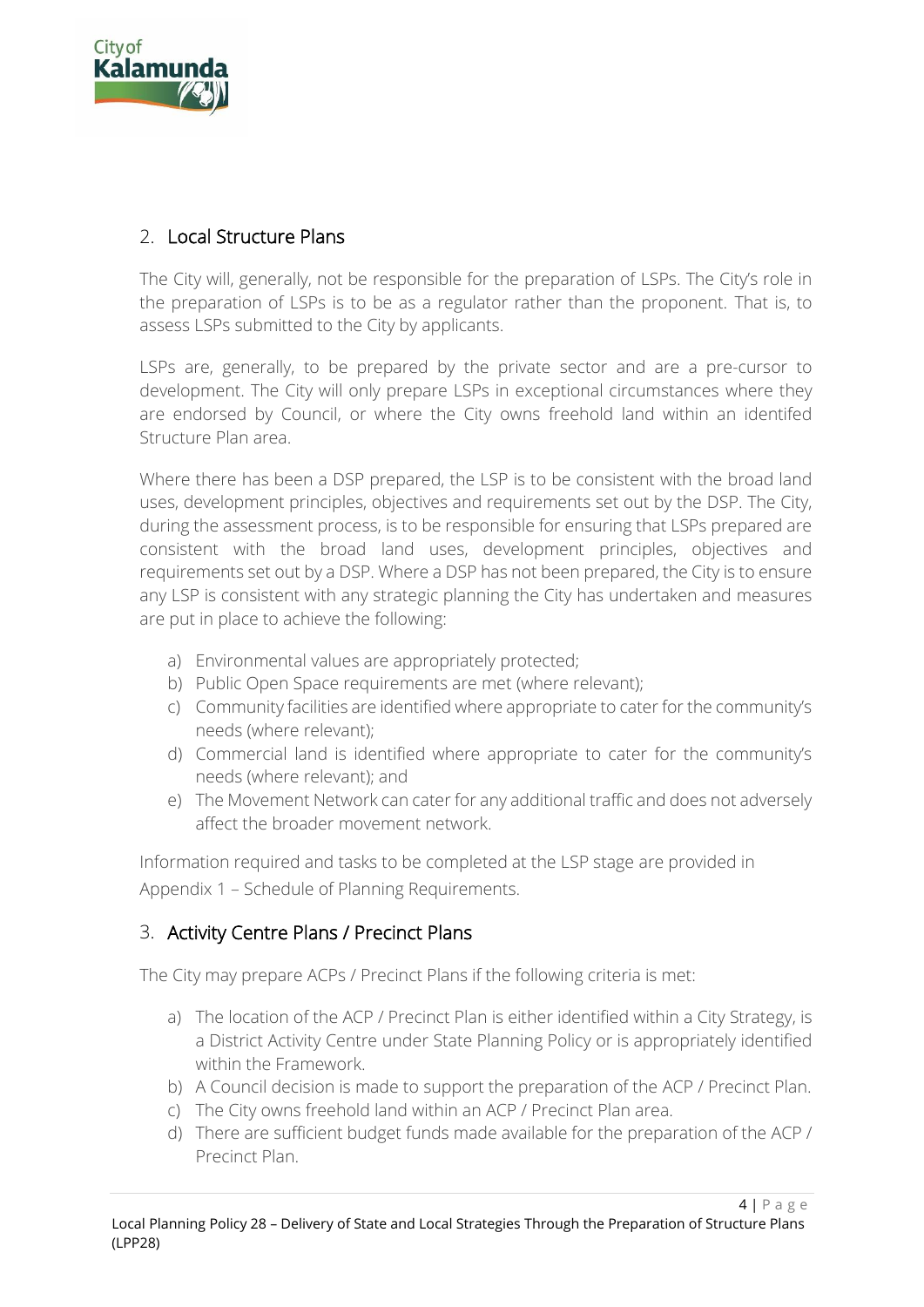

Information required and tasks to be completed at the ACP or Precinct Plan stage is provided in Appendix 1 – Schedule of Planning Requirements.

# Matters to be considered

#### 1. This policy to be given due consideration

The following matters will be given consideration in the application of this policy:

- a) The North East Sub-regional Framework
- b) The WAPC's Structure Plan Framework
- c) Planning and Development (Local Planning Schemes) Regulations 2015 Schedule 2 – Deemed Provisions for local planning schemes, Part 4 – Structure Plans
- d) Any draft or adopted strategic or statutory plans of the City.

# Definitions

Activity Centre Plan (ACP) – An ACP guides the types of land uses and the overall development (including built form) that is intended to occur within the activity centre. It can detail land use and infrastructure requirements as well as environmental assets, residential density, built form, infrastructure and access arrangements.

District Structure Plan (DSP) – DSPs provide a strategic framework for the planning, assessment, coordination and implementation of future subdivision and zoning of an area of land within a broad district sized area which features a broad level of detail and establishes the key development principles of that area.

Local Structure Plan (LSP) – A plan for the coordination of future subdivision and zoning of an area of land within a more defined area than a district structure plan and deals with residential density, subdivision, and the coordination of infrastructure on a neighbourhood or smaller scale.

Precinct Plan - A plan to guide the design, assessment and control of subdivision, land use and development in a precinct.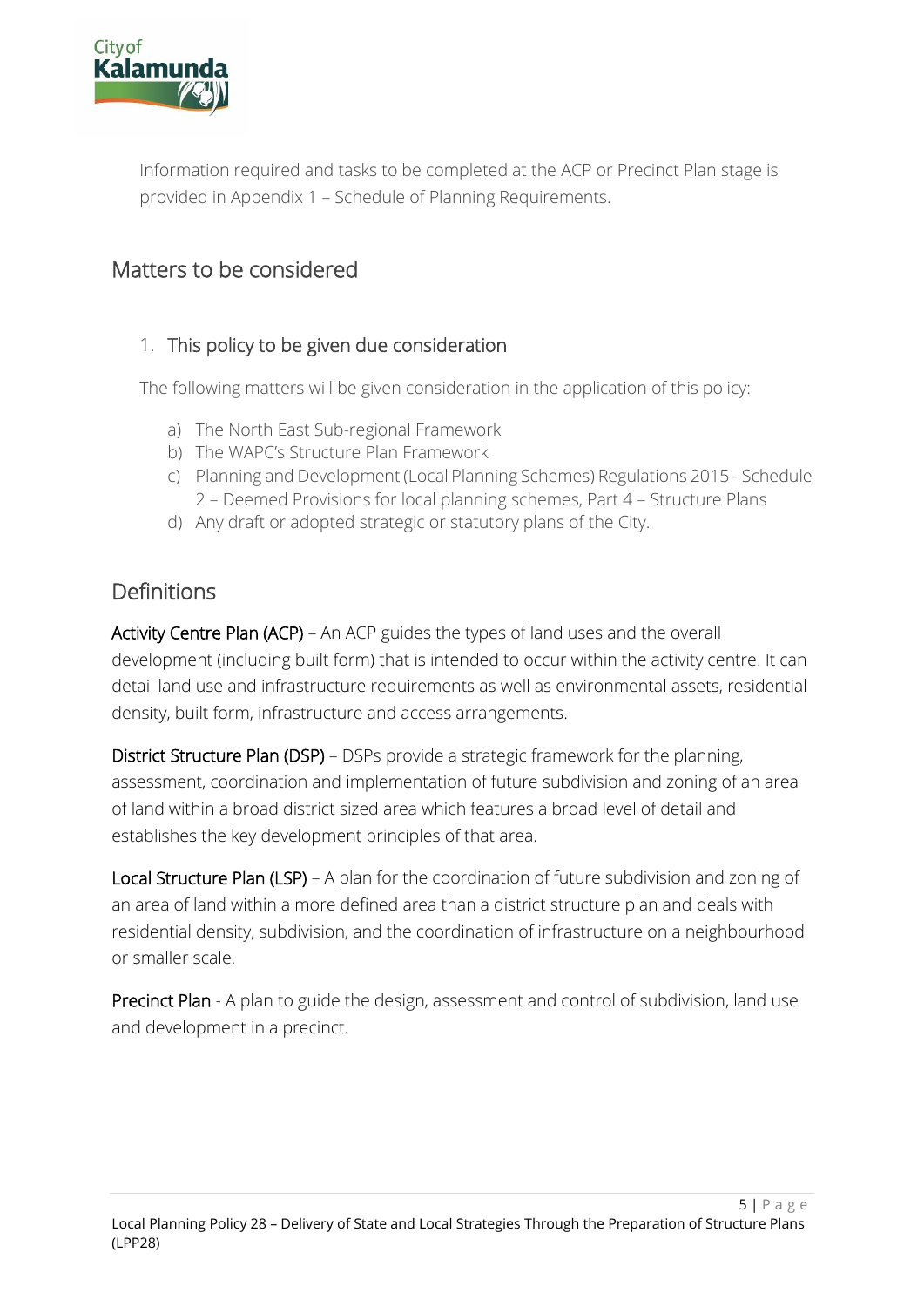

| Legislation      | Local Planning Scheme No. 3 |
|------------------|-----------------------------|
| Adopted          |                             |
| Reviewed         |                             |
| Next Review Date | 2023                        |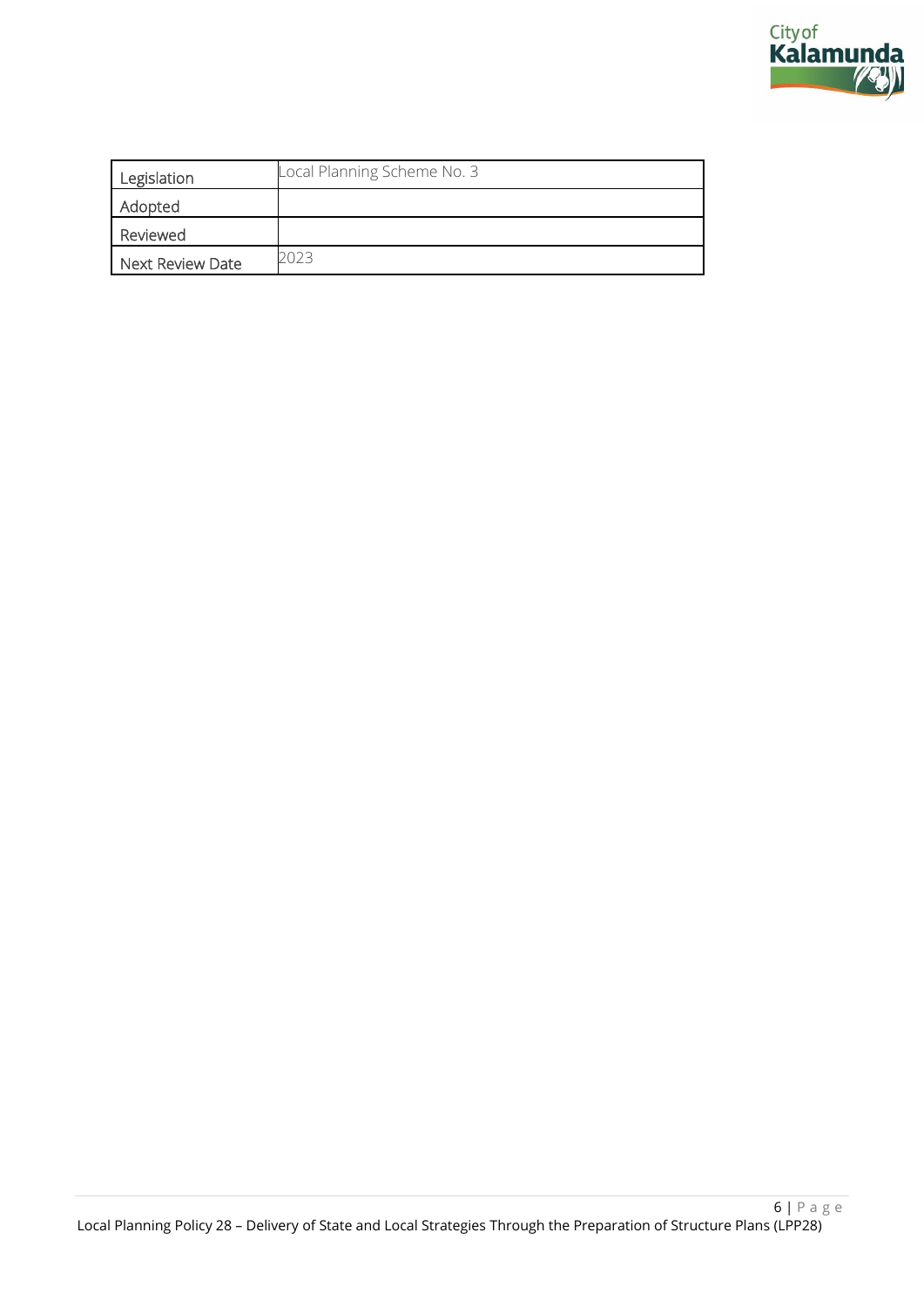

# Appendix 1 – Schedule of Planning Requirements

| Local Development Plans     | Subdivision / |
|-----------------------------|---------------|
|                             |               |
| / Precinct Plans / Activity | Development   |
| Centre Plan (3)             |               |
|                             |               |
|                             |               |
|                             |               |
|                             |               |
|                             |               |
|                             |               |
|                             |               |
|                             |               |
|                             |               |
|                             |               |
|                             |               |
|                             |               |
|                             |               |
|                             |               |
|                             |               |
|                             |               |
|                             |               |
| $\star$                     | $\star$       |
|                             |               |
|                             | $\star$       |
| $\star$                     | $\star$       |
|                             | $\star$       |
|                             |               |
|                             |               |
|                             |               |
|                             |               |
|                             |               |
|                             |               |
|                             |               |
|                             |               |
|                             |               |
|                             |               |
|                             |               |
|                             |               |
|                             |               |
| $\star$                     | $\star$       |
|                             |               |
| $\star$                     | $^\star$      |
|                             |               |
|                             |               |
|                             |               |
|                             |               |
|                             | $\star$       |
|                             |               |
|                             | $\star$       |
|                             |               |
|                             |               |
|                             |               |
| $^\star$                    | $^\star$      |
| $\star$                     | $^\star$      |
|                             |               |
|                             |               |
|                             |               |
|                             |               |
|                             |               |
|                             |               |
|                             |               |

| Information Required / Tasks To Be<br>Completed | MRS Amendment<br>(1)      | District Structure Plan (1) | Local Planning Scheme<br>Amendment (2) | Local Structure Plan (2) /<br>Activity Centre Plan (3) | Local Development Plans<br>/ Precinct Plans / Activity<br>Centre Plan (3) | Subdiv<br>Develo |  |  |  |
|-------------------------------------------------|---------------------------|-----------------------------|----------------------------------------|--------------------------------------------------------|---------------------------------------------------------------------------|------------------|--|--|--|
|                                                 | <b>Structure Planning</b> |                             |                                        |                                                        |                                                                           |                  |  |  |  |
| District Structure Plan (DSP)                   | $\star$                   |                             |                                        |                                                        |                                                                           |                  |  |  |  |
| Local Structure Plan (LSP)                      |                           |                             | $\star$                                |                                                        |                                                                           |                  |  |  |  |
|                                                 |                           |                             |                                        |                                                        |                                                                           |                  |  |  |  |
|                                                 |                           |                             |                                        | Infrastructure Contributions                           |                                                                           |                  |  |  |  |
| Yields Analysis (Depending on context           |                           | $\star$                     |                                        | $\star$                                                |                                                                           |                  |  |  |  |
| - population, dwellings, market)                |                           |                             |                                        |                                                        |                                                                           |                  |  |  |  |
| Land and Infrastructure Needs                   |                           | $\star$                     |                                        | $\star$                                                |                                                                           |                  |  |  |  |
| Assessment                                      |                           |                             |                                        |                                                        |                                                                           |                  |  |  |  |
| Development Contribution Plan (DCP)             |                           | $\star$                     | $\star$                                | $\star$                                                |                                                                           |                  |  |  |  |
|                                                 |                           | Engineering and Servicing   |                                        |                                                        |                                                                           |                  |  |  |  |
| Infrastructure and Servicing Strategy           |                           |                             | $\star$                                | $\star$                                                |                                                                           |                  |  |  |  |
| Transport Impact Assessment (TIA) (4)           | $\star$                   | $\star$                     | $\star$                                | $\star$                                                | $\star$                                                                   |                  |  |  |  |
| Geotechnical Investigations                     | $\star$                   | $\star$                     |                                        | $\star$                                                |                                                                           |                  |  |  |  |
| Parking Plan                                    |                           |                             |                                        |                                                        | $\star$                                                                   |                  |  |  |  |
| Loading, Servicing and Delivery                 |                           |                             |                                        |                                                        |                                                                           | $\star$          |  |  |  |
| Management Plan                                 |                           |                             |                                        |                                                        |                                                                           |                  |  |  |  |
|                                                 |                           |                             |                                        |                                                        |                                                                           |                  |  |  |  |
|                                                 |                           |                             |                                        | Water Management                                       |                                                                           |                  |  |  |  |
| District Water Management Strategy<br>(DWMS)    | $\star$                   | $\star$                     |                                        |                                                        |                                                                           |                  |  |  |  |
| Local Water Management Strategy<br>(LWMS)       |                           |                             | $\star$                                | $\star$                                                |                                                                           |                  |  |  |  |
| Groundwater Monitoring                          | $\star$                   | $\star$                     |                                        |                                                        |                                                                           |                  |  |  |  |
| <b>Surface Water Monitoring</b>                 | $\star$                   | $\star$                     |                                        |                                                        |                                                                           |                  |  |  |  |
| Stormwater Management Plan                      |                           |                             |                                        |                                                        | $\star$                                                                   |                  |  |  |  |
| Urban Water Management Plan                     |                           |                             |                                        |                                                        | $\star$                                                                   | $\star$          |  |  |  |
|                                                 |                           |                             |                                        |                                                        |                                                                           |                  |  |  |  |
|                                                 | Environment               |                             |                                        |                                                        |                                                                           |                  |  |  |  |
| Environmental Assessment Report                 | $\star$                   | $\star$                     |                                        |                                                        |                                                                           |                  |  |  |  |
| Flora and Vegetation Survey                     | $\star$                   | $\star$                     |                                        |                                                        |                                                                           | $\star$          |  |  |  |
| Fauna Survey                                    | $\star$                   | $\star$                     |                                        |                                                        |                                                                           | $\star$          |  |  |  |
| Acid Sulphate Soils Investigations (5)          |                           |                             |                                        | $\star$                                                |                                                                           |                  |  |  |  |
| Landscaping Strategy                            |                           |                             |                                        | $\star$                                                |                                                                           |                  |  |  |  |
| Landscaping Plan                                |                           |                             |                                        |                                                        | $\star$                                                                   | $\star$          |  |  |  |
| Public Open Space Plan (6)                      |                           |                             |                                        |                                                        | $\star$                                                                   | $\star$          |  |  |  |
| Environmental Management Plan /                 |                           |                             | $\star$                                | $\star$                                                |                                                                           |                  |  |  |  |
| Strategy                                        |                           |                             |                                        |                                                        |                                                                           |                  |  |  |  |
| Noise Assessment (5)                            |                           |                             |                                        | $\star$                                                |                                                                           |                  |  |  |  |
| Contaminated Site Investigation (5)             |                           |                             |                                        | $\star$                                                |                                                                           |                  |  |  |  |